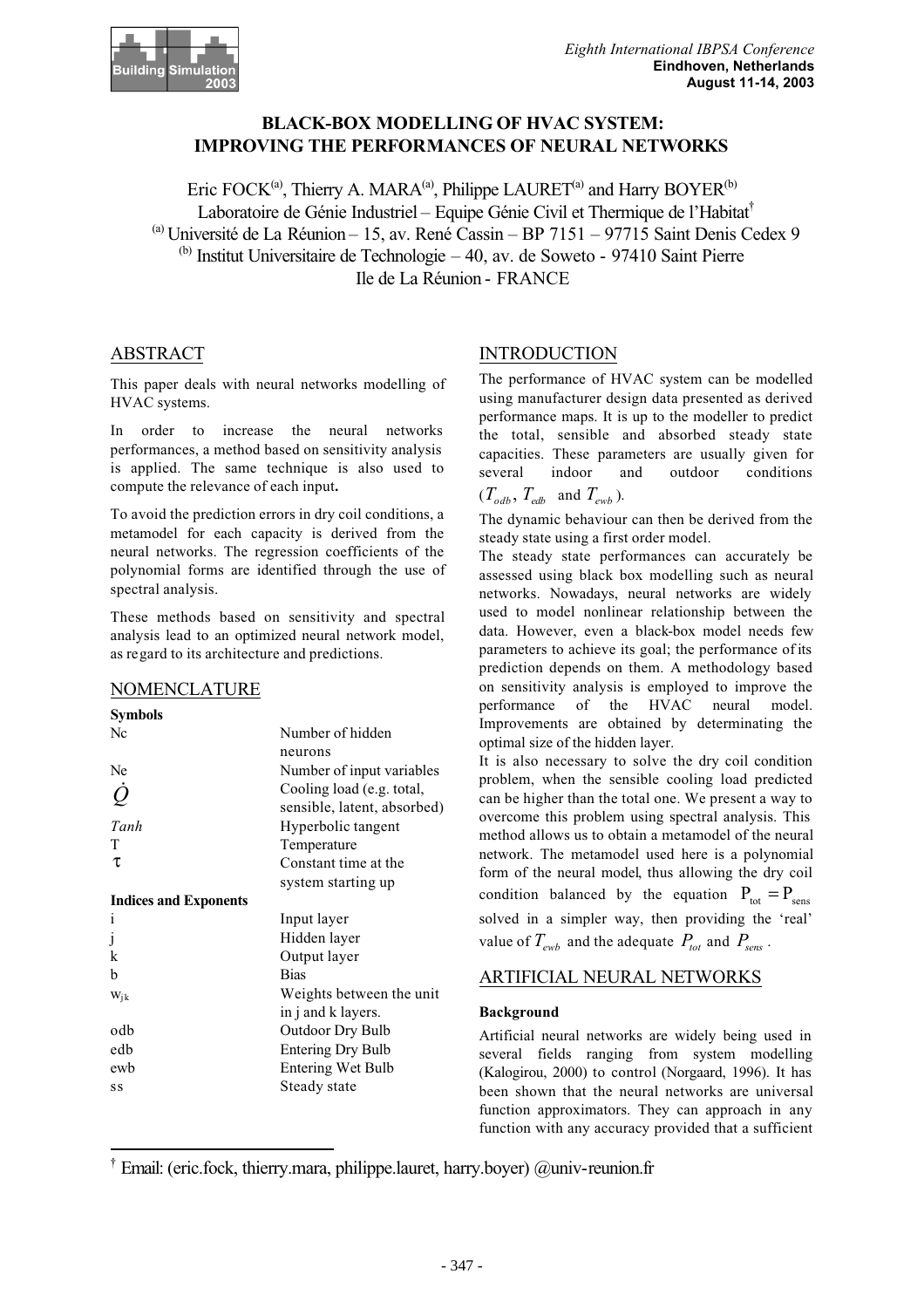number of hidden neurons are used (Hornik *et al.*, 1989). A common type of neural network, the multilayer perceptron, is used in this paper (see *Figure 1*),.

The neural network output is described by

$$
y = \sum_{j=1}^{Nh} w_{jk} f_j \left( \sum_{i=1}^{Ne} w_{ij} x_i + b_i \right) + b_j \tag{1}
$$

where y is the model output and the w,  $w'$ , b,  $b'$  are the parameters.



*Figure 1:Multilayer perceptron*

A classical neural network with two inputs, two biases, three units in the hidden layer and one output. The activation function in hidden units is *Tanh.*

Nevertheless, several parameters must be fixed in order to achieve the goal: number of hidden units, weight decay or another learning and pruning parameter (Reed, 1993). There is no rule to ensure the optimal amount of hidden units. A wide network, with too many hidden units, will be able to fit high nonlinearities; unfortunately, it will also perfectly learn the noise, decreasing the prediction performance, its generalization ability. A trade off must be found. The network should have enought hidden neurons to properly model the behavior of the phenomenon and to reject the noise.

#### **Overview of the training process**

The learning process can be summarized as follow:

- 1. Select the input variables,
- 2. Select the size of the hidden layer,
- 3. Select the learning parameters, such as learning error and weight decay, number of training cycle (epochs),
- 4. Use the error back-propagation to modify the weights,
- 5. Repeat the sequence over all patterns of the learning database and all epochs,
- 6. Stop the procedure when the accuracy is obtained or the number of epochs has been reached.

Training neural networks usually needs two databases: one for the learning step and the other for the generalization step. The latter measures the prediction performance of the trained neural network. The classical method is the trial-error stage: several

networks are tested with different number of hidden units and/or learning parameters and the better, in sense of the prediction performance, is selected. One can improve the training stage using cross-validation or pruning techniques. The cross-validation is not a simple one because it needs three databases: one for the learning, another one for the generalization and the last one for the validation. It is used to stop the learning when the prediction error on the validation database begins to increase just after a decreasing period. This behaviour is schematically represented in *Figure 2*.



*Figure 2: Schematic view of the cross-validation* At the optimal point, the learning should stop as the error of the prediction on the validation set begins to increase although the learning error is still decreasing.

The main problem here is of having enough data for all the three databases.

The pruning techniques aims to delete the nodes which are non-relevant, but the main problem is to fix the weight-decay parameter.

A novel pruning algorithm, based on sensitivity analysis is applied here.

### **Sensitivity Analysis**

The main advantage of this method is that it is model independent and thereby applied to any multilayer perceptron network. The sensitivity analysis used here is EFAST (Extended Fourier Amplitude Sensitivity Test) (Saltelli *et al.*, 1999).

The pruning method is performed after the training stage. Hence, there is no need to modify or employ a special training algorithm*.*

By achieving all the computations, the total sensitivity coefficients for each hidden units is available. It is a measure of the relevance of the neuron with respect to the output model.

Applying this methodology to neural networks will reduce the amount of hidden units and test the saliency of the inputs.

### HVAC MODELLING

These methodologies are applied to improve the performance of a black-box model and to solve the problem that occurs in dry coil conditions. The aim of this improvement is to reduce the model complexity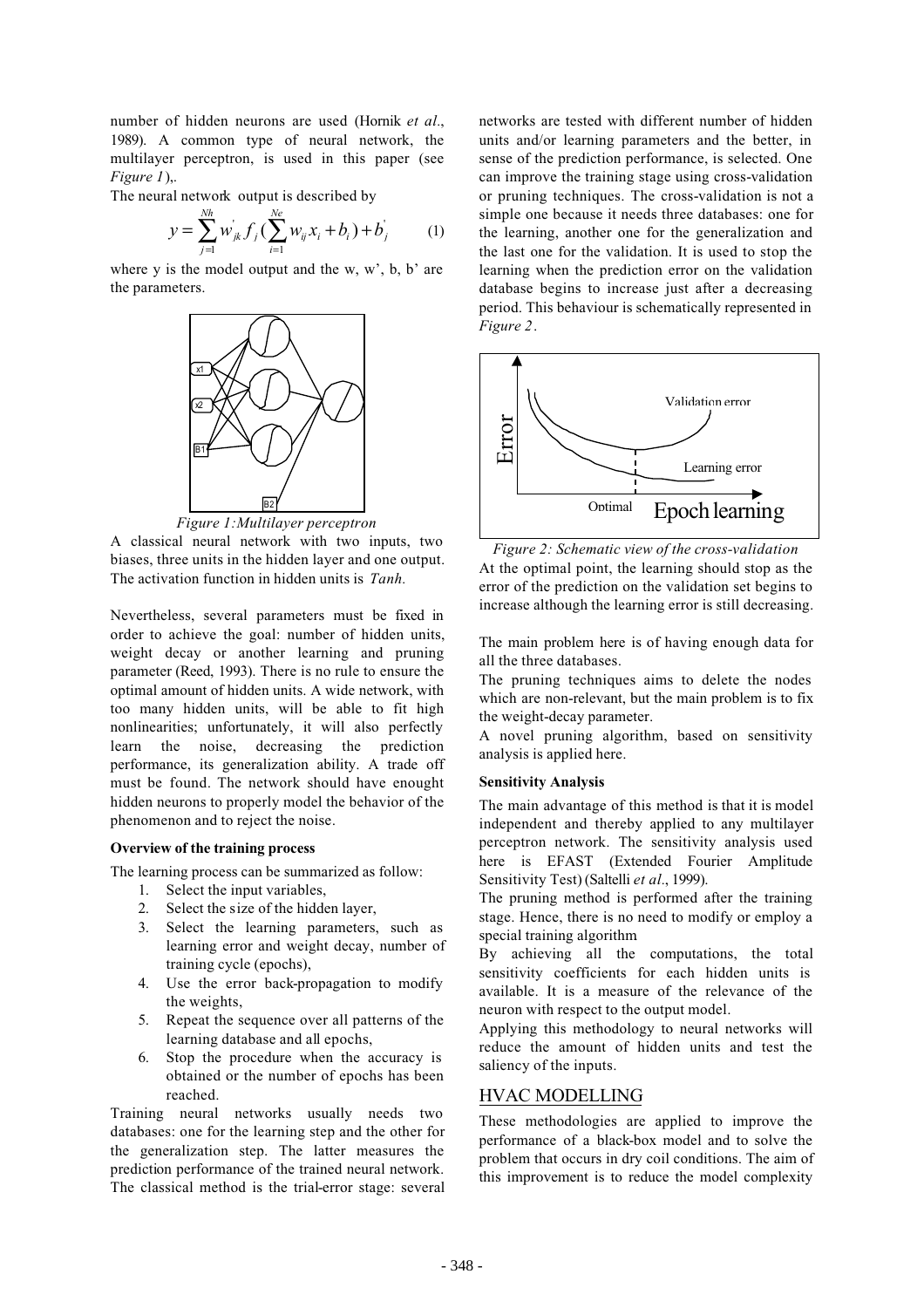(the number of weights), i.e. to find an optimised neural network, for a given accuracy.

There are two main model classes for modelling HVAC systems. The first one describes all the components of the heat exchanger (evaporator, condenser, fluid characteristics, etc**…**). The second one predicts the cooling loads accordingly the environmental variables (indoor and outdoor).

The split-system considered here is modelled by using the second way. The dynamic behaviour is derived from the steady-state one and described by a first order model for both total and sensible capacities:

$$
\dot{Q}_{tot,cyc} = \dot{Q}_{ot,ss} (1 - e^{-t/\tau})
$$
\n
$$
\dot{Q}_{sens,cyc} = \dot{Q}_{sens,ss} (1 - e^{-t/\tau})
$$
\n
$$
\dot{Q}_{abs,cyc} = \dot{Q}_{abs,ss}
$$
\n(2)

It is assumed that the absorbed capacity reaches its steady state value and the performance maps (in steady state) are functions of  $T_{\alpha db}$ ,  $T_{\alpha db}$  and  $T_{\alpha wb}$ . These variables represent the outside temperature, the dry inside air temperature and the wet inside air temperature respectively.  $T_{ewb}$  is about air state, accounting for air humidity and air temperature. The key modelling stands for the prediction of the steady state capacities. Mathematical regression can be a solution. For example, non-dimensional regressions of a wide range of systems have been made by (Garde *et al.*, 2002).

As some manufacturer's data are available, artificial neural networks are used to perform the prediction of the total, sensible and absorbed cooling loads (Fock *et al.*, 2000)

A wide neural network (with a large amount of neurons in the hidden layer) is considered, to take into account of most of the nonlinearities that involve in this phenomenon. Then, the architecture (i.e., the number of hidden units) of the network is optimised and the relevance of all the inputs is also verified.

#### **Improving the neural architecture**

Neural networks are the black-box method, selected to model the system capacities as performance maps. As seen previously, the modeller's attention is focused on the optimisation of the architecture. The sensitivity-based method is applied to remove the irrelevant hidden neurons. The learning parameters (number of epoch, weight-decay or others pruning parameters) remain unchanged during all the simulations. The only parameter that changes is the number of hidden units. The database properties for the learning (App) and the generalisation (Gene) stages are resumed in *Table 1***.**

| Table 1: databases characteristics |                                                   |                  |                                                                                                                              |                 |  |
|------------------------------------|---------------------------------------------------|------------------|------------------------------------------------------------------------------------------------------------------------------|-----------------|--|
| Values for $T_{\alpha d b}$        |                                                   |                  |                                                                                                                              |                 |  |
| App                                | Several except 18.33, 29.44 and $40.56^{\circ}$ C |                  |                                                                                                                              |                 |  |
| Gene                               | Several including 18.33, 29.44 and 40.56°C        |                  |                                                                                                                              |                 |  |
|                                    |                                                   |                  |                                                                                                                              |                 |  |
|                                    |                                                   |                  | $T_{\scriptscriptstyle \alpha d b}$ (°C) $T_{\scriptscriptstyle \alpha d b}$ (°C) $T_{\scriptscriptstyle \alpha \nu b}$ (°C) |                 |  |
|                                    | Min                                               | 12.78            | 12.78                                                                                                                        | 4.4             |  |
|                                    | Max                                               | 46.11            | 35.00                                                                                                                        | 35.00           |  |
|                                    |                                                   |                  |                                                                                                                              |                 |  |
| $T_{\scriptscriptstyle \!odd}$     | $T_{edb}$                                         | $T_{\text{ewb}}$ | $P_{tot}$ (kW)                                                                                                               | $P_{sens}$ (kW) |  |
| $({}^{\circ}C)$                    | $(^{\circ}C)$                                     | $(C^{\circ}C)$   |                                                                                                                              |                 |  |
| 40.56                              | 32.22                                             | 18.33            | 33.17                                                                                                                        | 33.17           |  |
| 40.56                              | 32.22                                             | 21.11            | 33.67                                                                                                                        | 32.13           |  |
| 40.56                              | 32.22                                             | 23.89            | 36.13                                                                                                                        | 26.86           |  |
| 40.56                              | 32.22                                             | 26.67            | 39.18                                                                                                                        | 20.91           |  |
| 40.56                              | 32.22                                             | 29.44            | 42.24                                                                                                                        | 14.94           |  |
| 40.56                              | 32.22                                             | 32.22            | 45.27                                                                                                                        | 9.03            |  |

For example, the table above shows some values of the generalisation database.

For a given value of  $T_{\alpha d b}$  (40.56°C) that has not been used during the learning stage, and for a given value of  $T_{edb}$  (32.22°C), there are several values of  $P_{tot}$  and

 $P_{\text{sens}}$ , according to  $T_{\text{ewb}}$ .

One can see that for  $T_{ewb} = 18.33 \degree C$ ,  $P_{tot} = P_{sens}$ . This means: there is no dehumidification, the splitsystem operates in dry coil conditions.

For the databases used during the training stage, the cited values of  $T_{\alpha db}$  (e.g. 40.56°C) means that no values for  $T_{\textit{odb}} = 40.56$ °C were available.

A large multilayer perceptron is set, with the following characteristics:

- 20 hidden units ( $Nc = 20$ )
- activation function  $f(\bullet) = \tanh(\bullet)$
- 3 inputs:  $T_{\alpha db}$ ,  $T_{\alpha db}$  and  $T_{\alpha wb}$
- 1 output

The neural network complexity is described by

$$
(Ne+1)*Nc+(Nc+1)*1
$$
 (3)

i.e. 101 parameters.

This skeleton of neural model is used for each of the three capacities:  $P_{tot}$ ,  $P_{sens}$  and  $P_{abs}$ .

A learning stage for each neural network is performed in order to fix the weights. The back-propagation algorithm (Bishop, 1995) is used with the learning database and then, the prediction performances of the model are tested on the generalisation dataset. *Figures 3a and 4a* show the histogram of the relative errors for two models.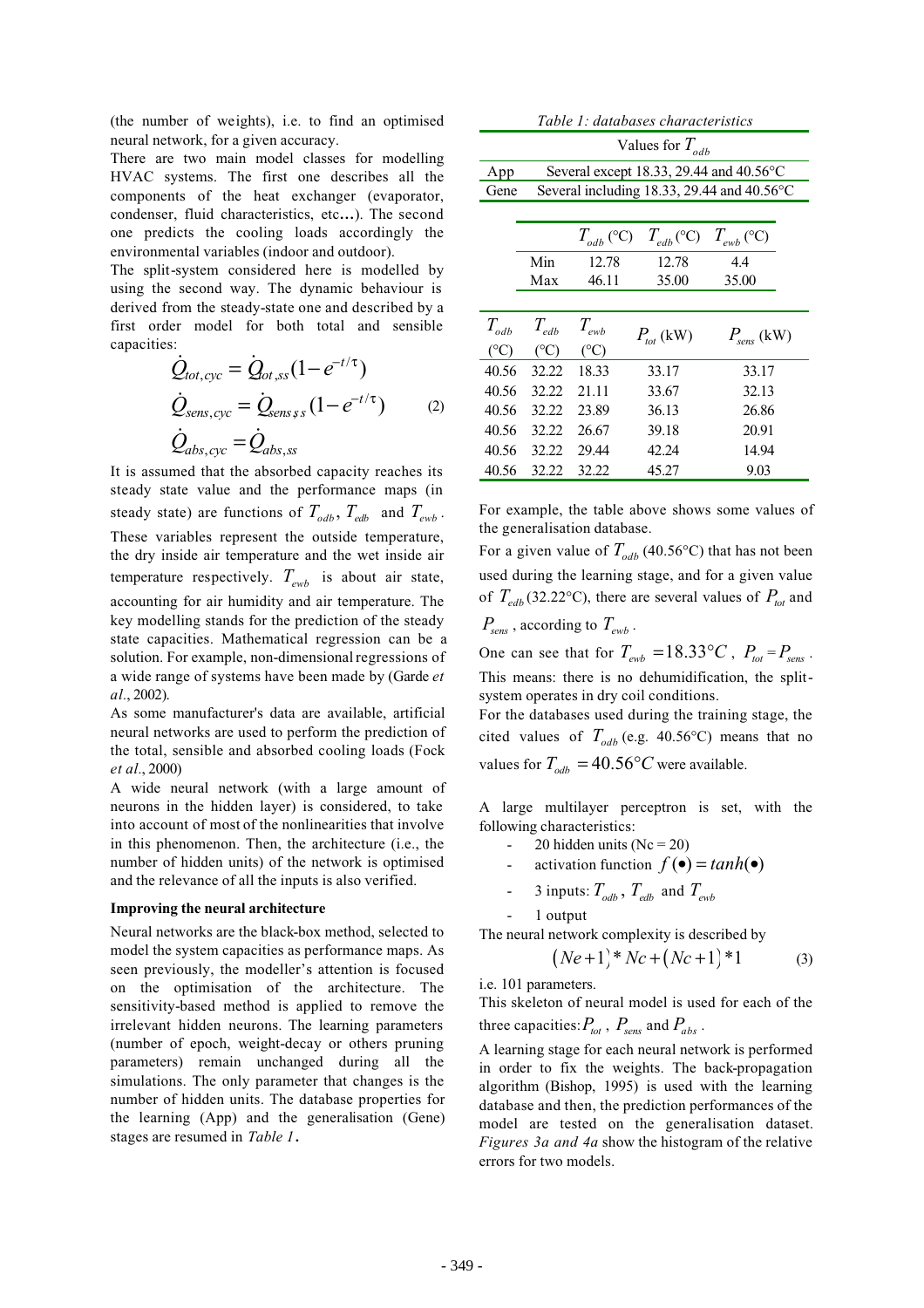

*Figure 3a: Sensible capacity prediction with Nc=20 hidden units*



In the second step, sensitivity analysis is applied on the models in order to reduce the quantity of hidden units and thus the number of parameters, while keeping the same degree of accuracy (Lauret *et al.*, 2003).

*Figures 5-6* show the sensitivity coefficients for the 20 neurons in the hidden layer.



*Figure 5: Sensitivity of hidden units for sensible capacity*

The figure stands out five neurons. With a very low (near zero) mean and standard deviation, these neurons are useless.



*Figure 6: Sensitivity of hidden units for absorbed capacity*

The same information is shown here. Four neurons are standing out.

Once the new architecture is selected, a new learning stage starts, using the same learning and pruning parameters.



*Figure 3b: Sensible capacity prediction with Nc=5*



*Figure 4b: Absorbed capacity prediction with Nc=4*

As shown in *Figures 3b and 4b* and also in Table 2 below, the level of accuracy is the same, while the effective number of hidden neurons has been significantly reduced from 20 to 5 (for the total and sensible capacities).

The neural network models need only 26 parameters to achieve their goals, instead of 101.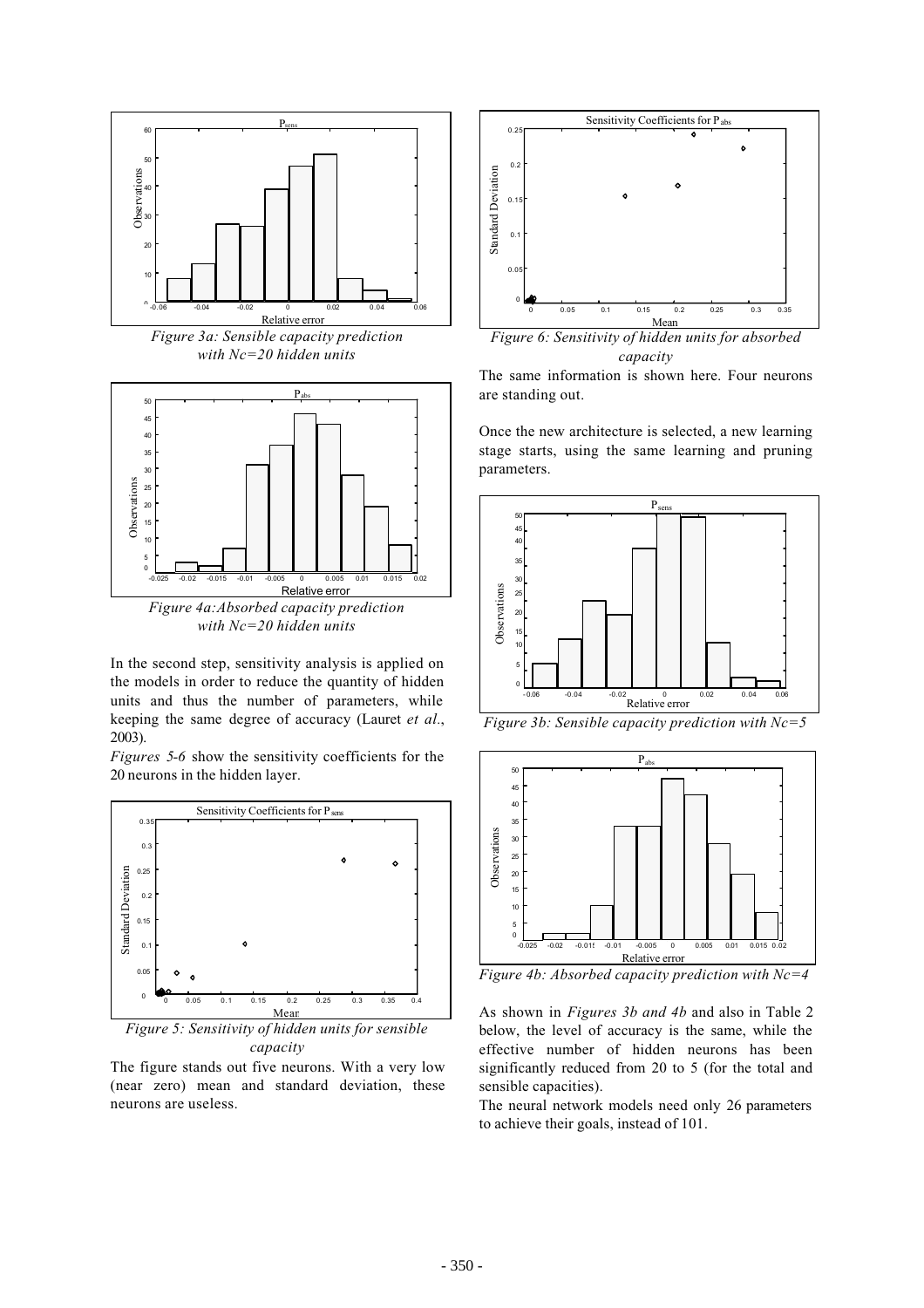|  | Table 2: error in generalisation stage |  |
|--|----------------------------------------|--|
|  |                                        |  |

|           | tot    | sens  | abs         |
|-----------|--------|-------|-------------|
| $Nc = 20$ | 5.8e-4 | 0.002 | $\rm 0.001$ |
| $Nc = 5$  | 7.6e-4 | 0.002 | 0.002       |

The *Figure 7* shows the relative error distribution for the sensible capacity predictions in the generalisation stage.



*Figure 7: Comparison of prediction performances for the sensible capacity using Nc=20 and Nc=5 hidden units*

A sensitivity analysis on the model inputs is performed to ensure that no input has been undertaken during the learning stage. All inputs are relevant, explaining more than 5% of the output variance, as shown in *Figure 8*.



*Figure 8: Relevance of the inputs for Psens*

The neural networks models are considered to be optimised and these configurations can be used to model the steady-state cooling loads of the system.

#### **Overview of the black box modelling process**

The entire process is summarized as below:

1. Perform the training process using a wide number of hidden units,

- 2. Compute the sensitivity analysis on the neural model obtained to prune the non pertinent hidden neurons,
- 3. Perform the training process for the new neural network,
- 4. A sensitivity analysis is performed on the inputs

At the end of these stages, the neural networks architecture has been optimised regards to the problem.

### **Improving prediction: dry coil conditions case**

A model of split-system using these neural networks for the prediction of the steady state cooling loads has been integrated into a thermal building software. This approach is used to model a split-system described in the HVAC BESTEST procedure (Neymark and Judkoff, 2002).

BESTEST is a comparative software procedure. It is made of several test cases, with specific configurations and specific loads schedule (Neymark *et al.*, 2002). The performances of leader softwares running all the cases are provided, allowing one to compare its own results.

During a test round, a problem occurred in dry coil conditions. In this case, the predicted sensible capacity may be higher to the total one. This situation is caused by the numerical model of the system behaviour that is not a physical one: the total cooling load is the sum of the sensible and the latent ones, both are of positive. In dry coil condition, the sensible capacity is set equal to the total one.

For example, the neural networks predictions in a dry coil condition are summarized in the Table below. One can see that the sensible cooling capacity is higher than the total one.

*Table 3: performance mapping in dry coil condition*

| $T_{\alpha ab}$ | $T_{edb}$ $T_{ewb}$ | $P_{_{tot}}$                                  | sens  |
|-----------------|---------------------|-----------------------------------------------|-------|
|                 |                     | (kW)                                          | κW    |
|                 |                     | Original Data                                 |       |
|                 |                     | 33.17                                         | 33.17 |
|                 |                     | 40.56 32.22 18.33 Neural networks predictions |       |
|                 |                     | 32.84                                         | 33.66 |

When this case occurs, it is necessary to calculate, according to the indoor and outdoor temperatures  $T_{\alpha ab}$  and  $T_{\alpha ab}$ , the 'real' value of  $T_{\alpha ab}$  to allow the prediction of the adequate value for  $P_{abs}$  and  $P_{tot}$ . Remaining the mathematical form of the neural net (1), it is necessary to solve

$$
P_{tot} - P_{sens} = F(T_{ewb}^{opt}) = 0
$$
 (4)

A simpler way to solve the above equation consists in using the spectral analysis method.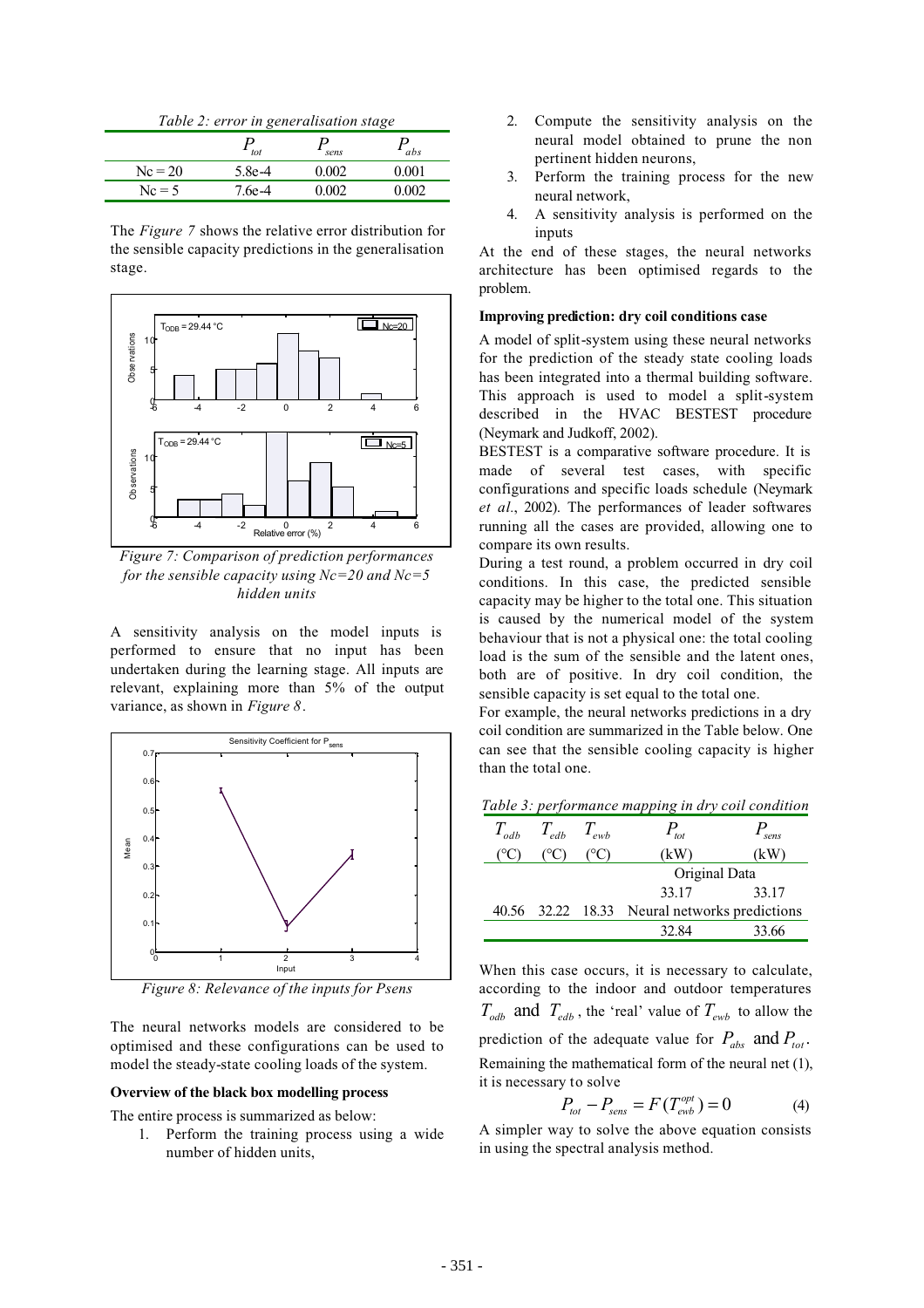### **Spectral Analysis**

By adapting the method as described by (Mara *et al.*, 2002), it is possible to determine the coefficients of a polynomial regression of the neural network. The main idea is to sample each factor so that it describes a perfect sinusoid along the entire simulation. The obtained Fourier coefficients are the coefficients of the polynomials.

It is then easier to find the root  $T_{ewb}^{opt}$  for a polynomial function rather than an expression such as (1).

#### **Application to the dry coil conditions problem**

Polynomial forms are created from the neural networks, with the slightly same accuracy. Three polynomials are found:

$$
P_{tot} = a_1 + a_2 T_{EWB} + a_3 T_{EDB} + a_4 T_{ODB}
$$

$$
+ a_5 T_{EWB}^2 + a_6 T_{EDB}^2 + a_7 T_{ODB}^2
$$
(5)

$$
+a_8 T_{EWB} T_{ODB}
$$
  
\n
$$
P_{sens} = a_1 + a_2 T_{EWB} + a_3 T_{EDB} + a_4 T_{ODB}
$$
  
\n
$$
+a_5 T_{EWB}^2 + a_6 T_{EDB}^2 + a_7 T_{ODB}^2
$$
 (6)

$$
+a_8 T_{EWB} T_{ODB}
$$
  
\n
$$
P_{abs} = a_1 + a_2 T_{EWB} + a_3 T_{EDB} + a_4 T_{ODB} + a_5 T_{EWB}^2
$$
  
\n
$$
+a_6 T_{ODB}^2 + a_7 T_{EWB} T_{ODB} + a_8 T_{EWB}^2 T_{EDB}
$$
 (7)

Now, it is easier to solve the Eq. (4) and get the searched output  $T_{ewb}^{opt}$ .

The adequate values for  $P_{tot}$  and  $P_{abs}$  can then be computed by using the inputs  $T_{\text{odb}}$ ,  $T_{\text{edb}}$ ,  $T_{\text{ewb}}^{\text{opt}}$ .

The new values significantly affect the energy consumption, the coefficient of performance, indoor air temperature, etc.

The prediction of the behaviour model of the HVAC system has been imp roved for the dry coil conditions cases. The sensible capacity will never exceed the total one as well the predicted value is an adequate one, as the 'real'  $T_{ewb}$ , has been computed by solving (4).

The *Figures 9 and 10* illustrate the initial dry coil problem (sensible capacity is higher than the total one) and the corrected situation (sensible capacity is equal to the total predicted value and the original manufacturer data).



*Figure 9: Prediction in dry coil conditions* The predicted values do not reached the manufacturer' data



*Figure 10: Corrected predictions*

The modified  $T_{ewb}^{opt}$  allows the improvements of the neural network models predictions

### **CONCLUSION**

A black-box model of an HVAC system has been presented here. The neural networks have been built with an optimum number of hidden neurons without any loss of accuracy by using a new pruning method. This sensitivity-based method showed that no input has been undertaken during the learning process.

In order to correct the predictions in dry coil conditions, simplier mathematical forms can be extracted from neural networks using spectral analysis. These metamodels are used to compute by an analytic way, the optimal value of the variable and then the adequate values for the outputs.

Making use of these sensitivity and spectral analysis based methods, the HVAC system model has been improved and then used during the HVAC BESTEST simulation round.